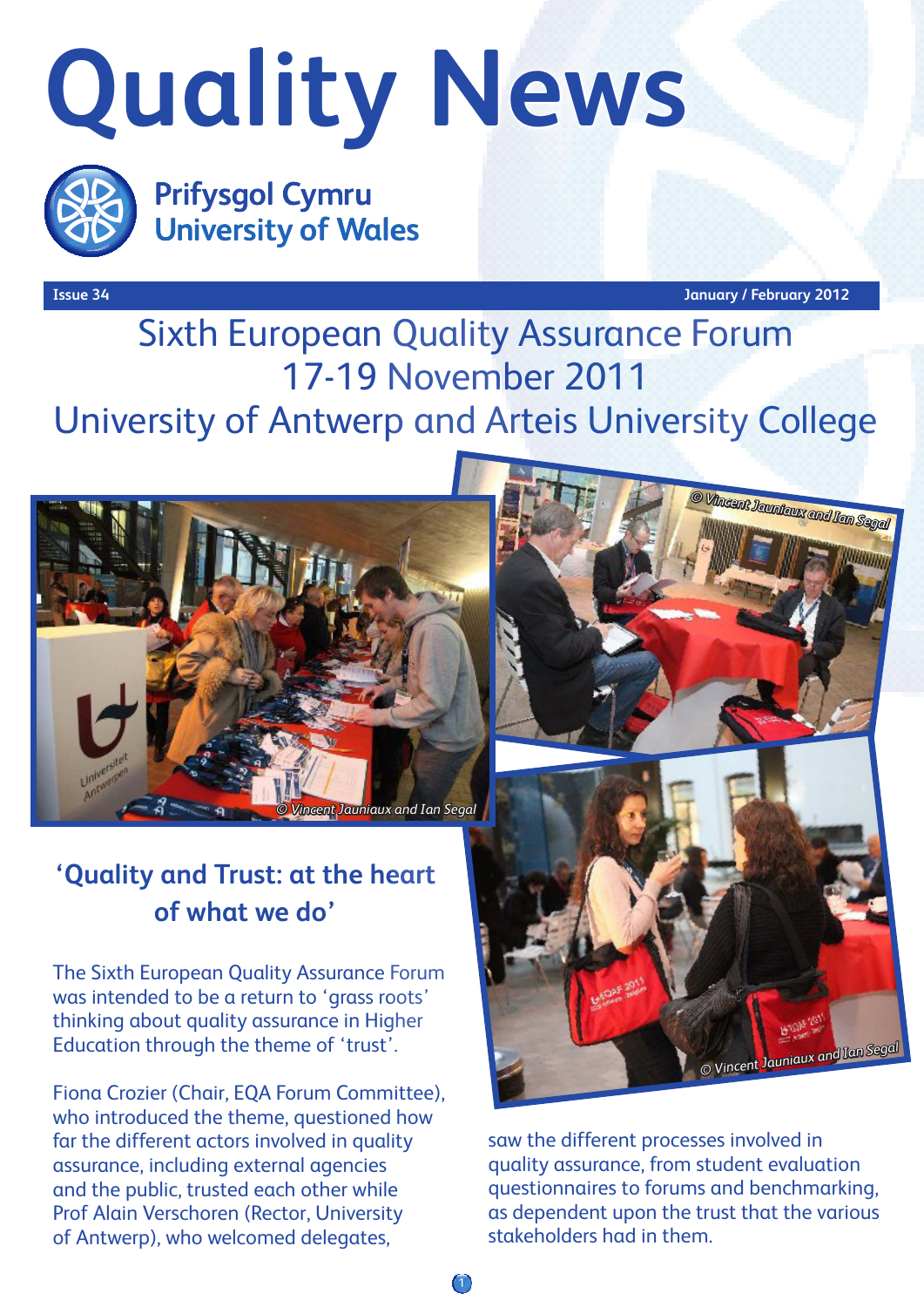Professor Mala Singh (Open University), the first of the plenary speakers, attributed the strength and distinctiveness of European Quality Assurance to its participatory 'stakeholder' model although she was sceptical as to how far the democratisation of quality assurance processes reached down the line because some important partners, especially the academies, were often missing from the table. She argued that, in today's tight fiscal economies, the tension between the 'enhancement' and the 'regulatory' dimensions of quality assurance had led to a shift from 'soft' power (focused on self-regulation) to 'hard' power (more centralised, compliance driven and inspectorial).

Marion Coy, (former Director, Galway-Mayo Institute of Technology, Ireland) returned to two 'grass roots' questions, 'Why do we evaluate HE?' and 'What is the best way of doing this?' She rejected the binaries in which Professor Singh worked - public and private, internal and external, and prescription and autonomy - as not reflective of 'real-life' and argued that one could not deny the primacy of politics in quality assurance. Asking the forum 'why those outside HE appear to have difficulty connecting with it?' she warned that, in the current global situation, there is a risk of government responding to extreme versions of what it thinks employers want. While Professor Singh stressed 'outcomes' as the most significant dimension of regulation in quality assurance and focussed on subject knowledge in relation to the work place, Coy stressed the relevance of education to citizenship.

Singh and Coy set the principal agenda item for the forum breakout groups, quality assurance in the context of the global fiscal downturn. There was a lot of interest in institutional performance being increasingly measured against public investment and in how this appeared to be driving an approach to quality assurance that is regulatory, quantitative and concerned primarily with

devising ways in which quality can be measured.

The third plenary speaker, Sjur Bergean (Head of the Higher Education and Research Division, Council of Europe) was interested in how HE was perceived as creating dense systems which were difficult for outsiders to understand. While he recognised the need to get the internal processes right, he questioned why HE was perceived as poor at external assurance and why there was a lack of public trust in the way HE addressed underachievement and underperformance.

Two breakout sessions on international education had most relevance for the University of Wales. Padraig Walsh (Chief Executive, Irish Universities Quality Board) and Andrea Bernhard (Research Assistant at the Department of Educational Sciences, University of Graz, Austria) addressed quality assurance as a difficult concept to capture in an international context. Each stressed the importance of trust in the accreditation processes. Walsh emphasised the importance of the award itself being highly regarded and how building an international reputation is a long term process. But it was Andrea Barnhard, who, in a packed breakout session, set the forum alight. Based on her recently completed doctorate, her paper located transnational education in the context of the global transformation of Higher Education which, in turn, involved massification, diversification, privatisation and internationalisation.

While some speakers stressed how internationalisation hindered quality assurance, Bernhard, drawing on case studies from Austria, Finland, Germany, U.K. and Canada, argued that internationalisation was a 'positive driver' in quality assurance processes.

Barnhard, like Walsh, emphasised the importance of quality assurance systems having 'credibility that travels'. But she spelt out why this was so important to Europe: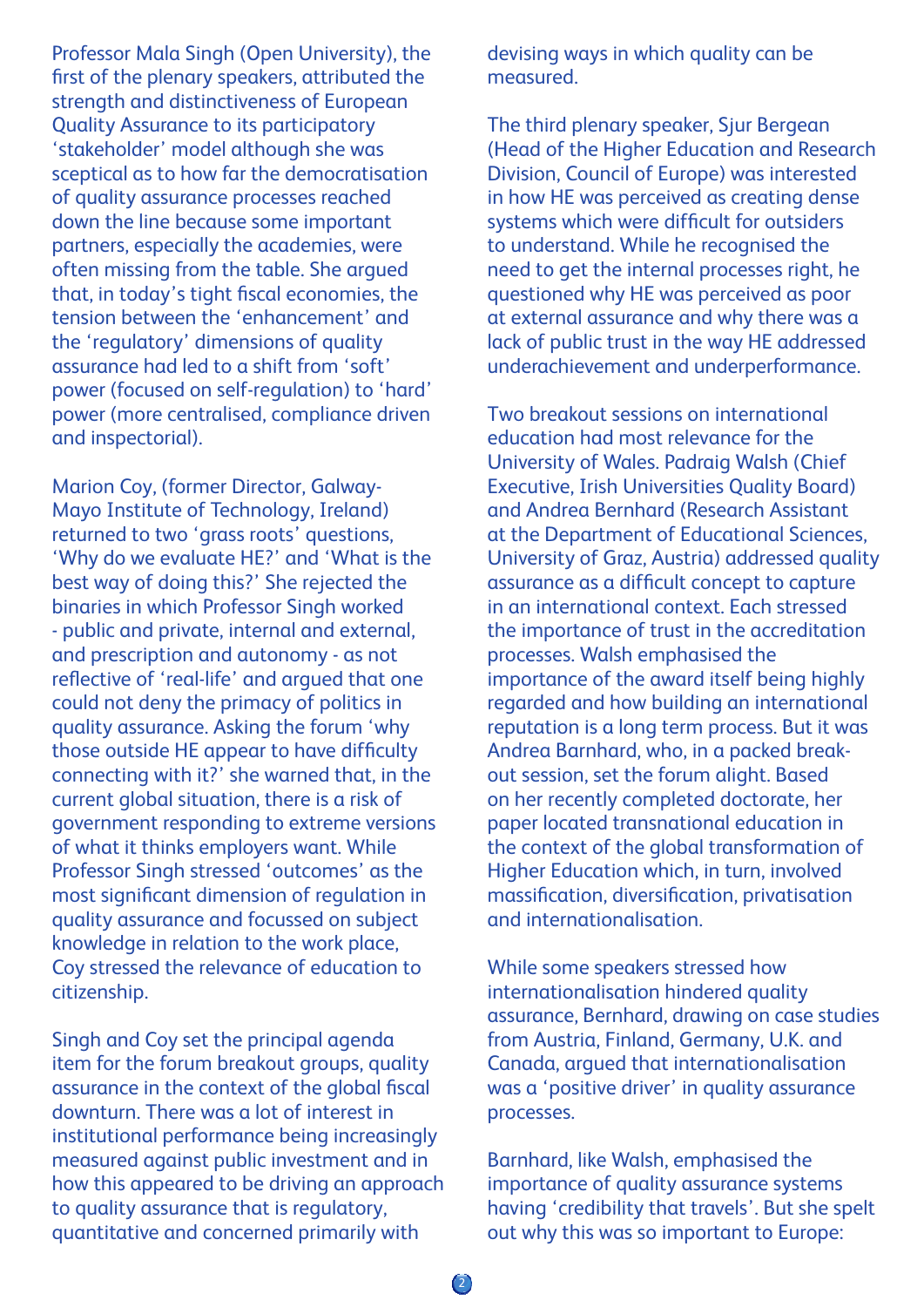the importance and complexity of cross border education; the shift, internationally, from state centralised to institution-based approaches within strong national foci on accountability; the wide spread nature of Europe's stakeholder model; and the importance of the transnational labour market.

Topics that dominated the forum's closing session included: how much quality assurance was achieving in practice; whether there was a 'European' concept of quality assurance; the relationship between quality assurance, autonomy and public funding; the emergence in Europe

of risk-based quality assurance; quality assurance systems in which students might find it easier to become involved; and the relationship between accountability and accreditation. In discussions that followed the final plenary session, it was clear that for many delegates the forum had turned out to be not so much a return to grassroots as an insight into a future where external agencies who were responsible for the regulation of quality assurance had an arm responsible for accreditation and enhancement. Now there is a thought!

> Professor Linden Peach Dean of Arts & Humanities

### **Forthcoming events February / March 2012**

| 21 February                                                                                                   | Access with Impact: Evaluation and Impact of Access and Outreach Activities<br>London<br>http://www.universitiesuk.ac.uk/Events/Pages/AccesswithImpact.aspx                                                                                                |
|---------------------------------------------------------------------------------------------------------------|------------------------------------------------------------------------------------------------------------------------------------------------------------------------------------------------------------------------------------------------------------|
| 22 February                                                                                                   | A Student-Centred Approach to Developing the Content, Delivery, and Assessment of<br>Research Process Modules: Insights and Evaluations of Student Retention<br>Cardiff<br>http://www.heacademy.ac.uk/events/detail/2012/seminars/themes/tw047_cardiff_met |
| 28 February                                                                                                   | Student Learning and Teaching Network: 9000 Ways to Engage Annual Student<br>Conference<br><b>Birmingham</b><br>http://studentlandtnetwork.ning.com/events/9000-ways                                                                                       |
| 1 March                                                                                                       | HEA workshop: Collaborative Partnerships for Islamic Studies in Higher Education<br>London<br>http://www.heacademy.ac.uk/events/detail/2012/academyevents/Collaborative<br>Partnerships for Islamic Studies in Higher Education March 2012                 |
| <b>28-29 March</b>                                                                                            | <b>HEA Conference: What works? Student retention and success</b><br><b>York</b><br>http://www.heacademy.ac.uk/events/detail/2012/28 29 March 2012 retention<br>conference                                                                                  |
| The text of this publication can be made available in alternative<br>formats - please contact the University. |                                                                                                                                                                                                                                                            |
| qualitynews@wales.ac.uk                                                                                       |                                                                                                                                                                                                                                                            |